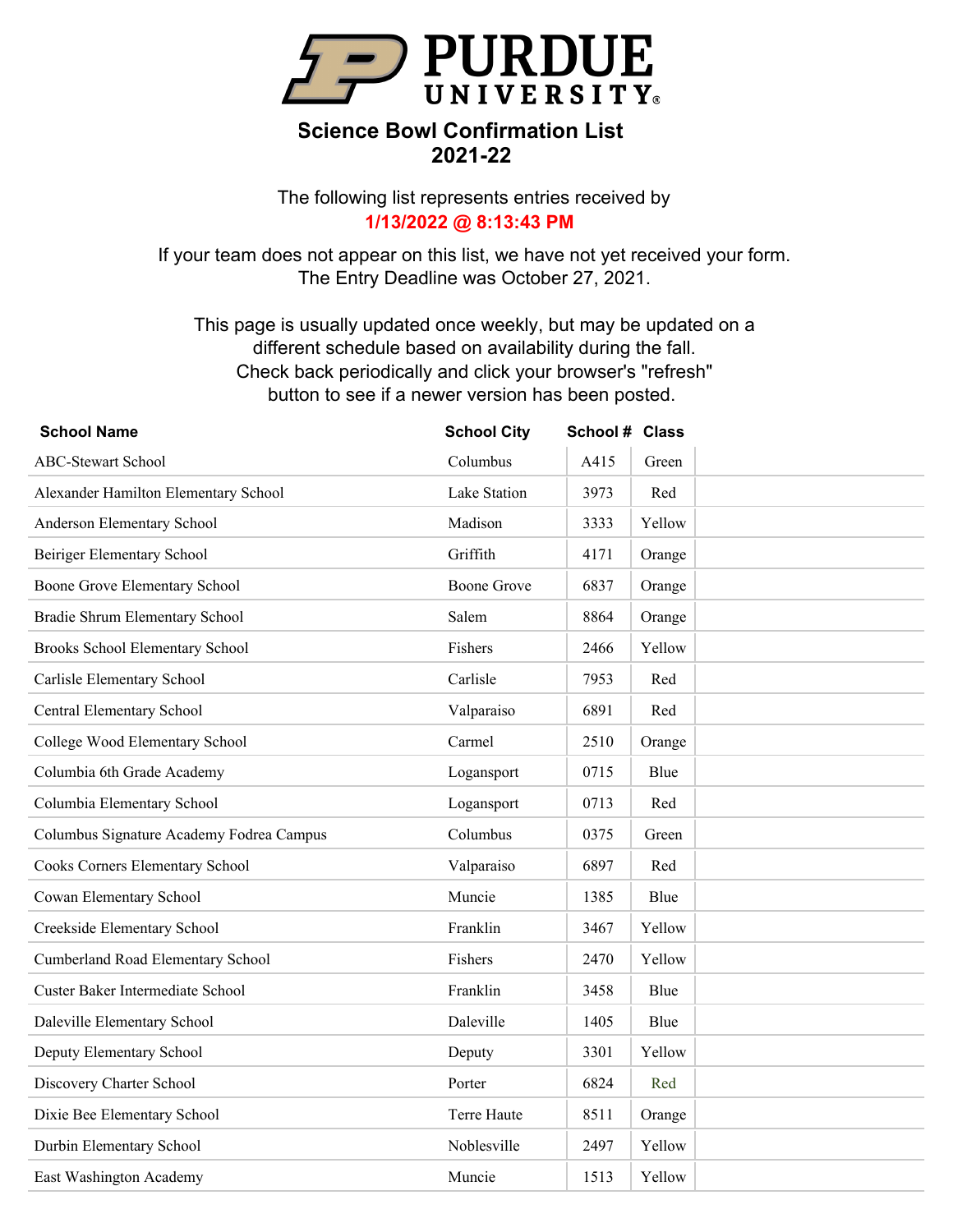

The following list represents entries received by **1/13/2022 @ 8:13:43 PM**

If your team does not appear on this list, we have not yet received your form. The Entry Deadline was October 27, 2021.

| <b>School Name</b>                                   | <b>School City</b> | School # Class |        |  |
|------------------------------------------------------|--------------------|----------------|--------|--|
| Eastern Elementary School                            | Greentown          | 2909           | Orange |  |
| Eastern Hancock Elementary School                    | Charlottesville    | 2586           | Orange |  |
| Elkhart Christian Academy                            | Elkhart            | A990           | Red    |  |
| Ernest R. Elliott Elementary School                  | Munster            | 4341           | Orange |  |
| Fall Creek Intermediate School                       | Fishers            | 2485           | Blue   |  |
| Flint Lake Elementary School                         | Valparaiso         | 6893           | Red    |  |
| Franklin Elementary School                           | Logansport         | 0705           | Red    |  |
| Geist Elementary School                              | Fishers            | 2474           | Yellow |  |
| Greencastle Middle School                            | Greencastle        | 7093           | Green  |  |
| Griffith Jr/Sr High School                           | Griffith           | 4173           | Green  |  |
| Hamilton Southeastern Intermediate & Jr. High School | Fishers            | 2489           | Blue   |  |
| Harrison Parkway Elementary School                   | Fishers            | 2481           | Yellow |  |
| Heavilin Elementary                                  | Valparaiso         | 6903           | Orange |  |
| Helmsburg Elementary School                          | Morgantown         | 0581           | Yellow |  |
| Holy Trinity Catholic School                         | Jasper             | A871-          | Green  |  |
| Hoosier Road Elementary                              | Fishers            | 2471           | Yellow |  |
| Indian Creek Intermediate School                     | Trafalgar          | 3411           | Yellow |  |
| James B. Eads Elementary School                      | Munster            | 4337           | Orange |  |
| John Simatovich Elementary School                    | Valparaiso         | 6846           | Red    |  |
| Judith Morton Johnston School                        | Highland           | 4285           | Red    |  |
| Kesling Intermediate School                          | LaPorte            | 4717a          | Blue   |  |
| Lafayette Sunnyside Intermediate School              | Lafayette          | 8073           | Blue   |  |
| Lake Hills STEM Magnet Elementary School             | Michigan City      | 4811           | Blue   |  |
| Lake Village Elementary School                       | Lake Village       | 6405           | Green  |  |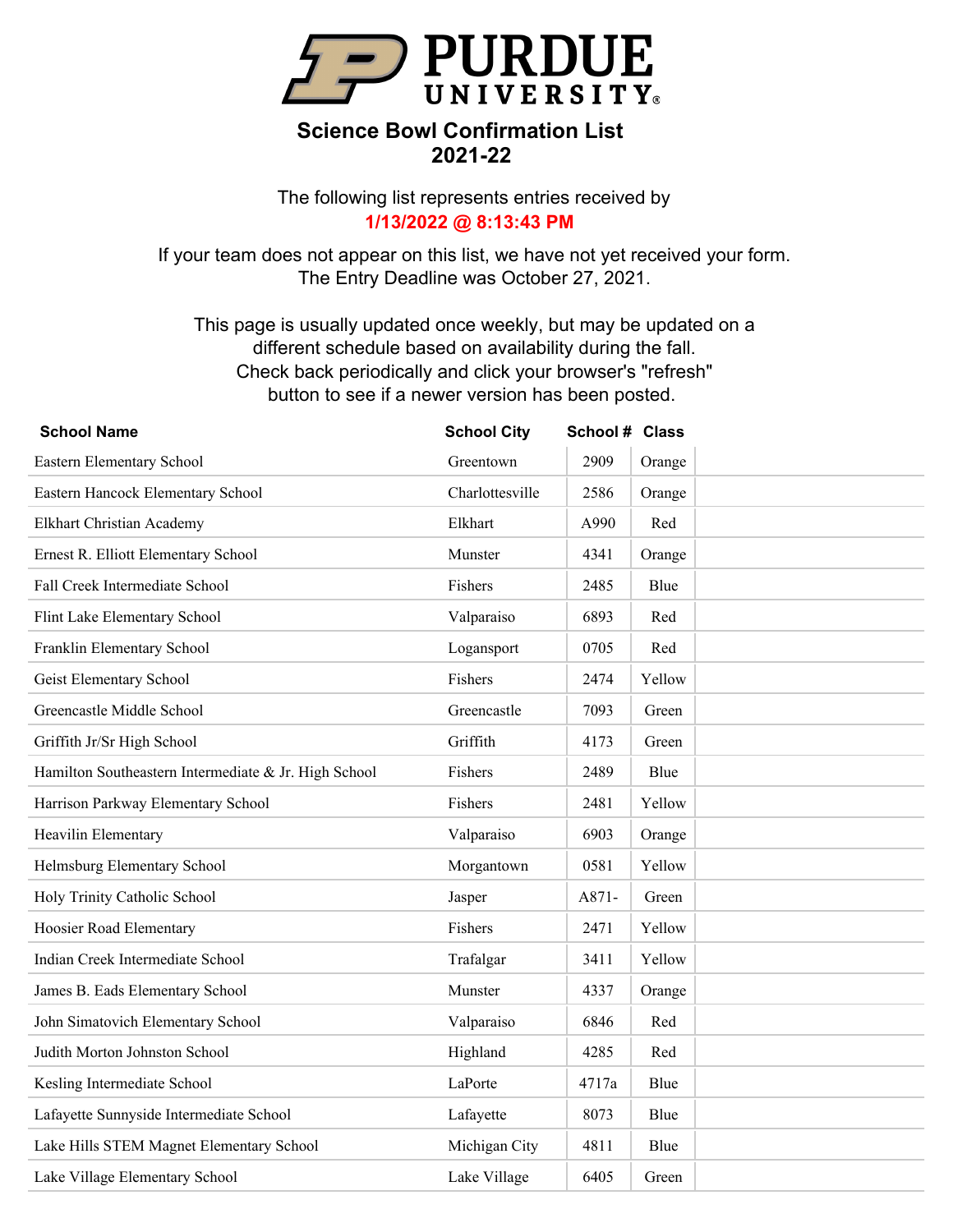

The following list represents entries received by **1/13/2022 @ 8:13:43 PM**

If your team does not appear on this list, we have not yet received your form. The Entry Deadline was October 27, 2021.

| <b>School Name</b>                | <b>School City</b> | School # Class |        |  |
|-----------------------------------|--------------------|----------------|--------|--|
| Landis Elementary School          | Logansport         | 0711           | Orange |  |
| Lanesville Elementary School      | Lanesville         | 2611           | Green  |  |
| Lantern Road Elementary School    | Fishers            | 2475           | Yellow |  |
| Lewis Cass Elementary School      | Walton             | 0692           | Orange |  |
| Lydia Middleton Elementary School | Madison            | 3329           | Yellow |  |
| Madison Jr. High School           | Madison            | 3313           | Blue   |  |
| Manchester Intermediate School    | Laketon            | 8645           | Blue   |  |
| Mary Feeser School                | Elkhart            | 1681           | Yellow |  |
| Memorial Elementary School        | Valparaiso         | 6913           | Red    |  |
| Mill Creek East Elementary School | Clayton            | 2675           | Red    |  |
| Mill Creek West Elementary School | Amo                | 2677           | Red    |  |
| Monroe Central Elementary School  | Parker City        | 7152           | Blue   |  |
| Morocco Elementary School         | Morocco            | 6397           | Green  |  |
| Needham Elementary School         | Franklin           | 3413           | Yellow |  |
| North Daviess Elementary School   | Elnora             | 1090           | Blue   |  |
| North Putnam Middle School        | Roachdale          | 7049           | Green  |  |
| North White Elementary School     | Monon              | 9119           | Red    |  |
| Northview Elementary School       | Valparaiso         | 6917           | Red    |  |
| Northwestern Elementary School    | Kokomo             | 2904           | Blue   |  |
| Oak Hill Elementary School        | Lowell             | 3753           | Orange |  |
| <b>Orleans Elementary School</b>  | Orleans            | 6577           | Green  |  |
| <b>Ouabache Elementary School</b> | Terre Haute        | 8575           | Red    |  |
| Parkview Elementary School        | Valparaiso         | 6921           | Red    |  |
| Perry Meridian 6th Grade Academy  | Indianapolis       | 5312           | Blue   |  |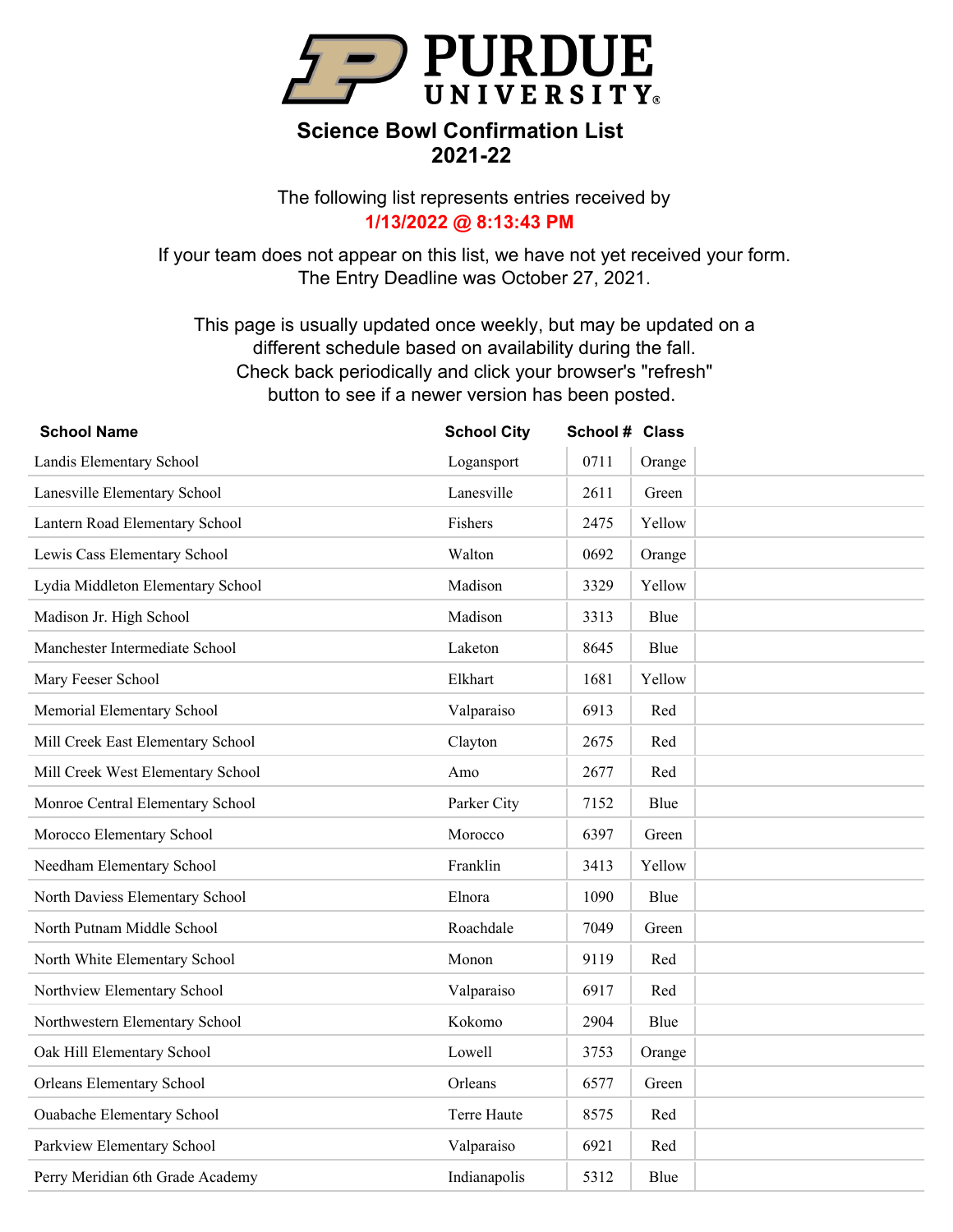

The following list represents entries received by **1/13/2022 @ 8:13:43 PM**

If your team does not appear on this list, we have not yet received your form. The Entry Deadline was October 27, 2021.

| <b>School Name</b>                   | <b>School City</b> | School # Class |        |  |
|--------------------------------------|--------------------|----------------|--------|--|
| Pine Village Elementary School       | Pine Village       | 8733           | Green  |  |
| Pioneer Elementary School            | Royal Center       | 0649           | Blue   |  |
| Riverside Intermediate School        | Plymouth           | 5956           | Blue   |  |
| Riverside Intermediate School        | Fishers            | 2500           | Blue   |  |
| Robey Elementary School              | Indianapolis       | 5265           | Blue   |  |
| Rykers' Ridge Elementary School      | Madison            | 3321           | Yellow |  |
| Sand Creek Intermediate School       | Fishers            | 2479           | Blue   |  |
| Southeast Fountain Elementary School | Veedersburg        | 2021           | Blue   |  |
| Southeastern Elementary School       | Fishers            | 2484           | Yellow |  |
| Southwestern Elementary School       | Hanover            | 3341           | Orange |  |
| Sprunica Elementary School           | Nineveh            | 0585           | Red    |  |
| St. Richard's School                 | Indianapolis       | C570           | Yellow |  |
| St. Wendel School                    | Wadesville         | D105           | Green  |  |
| Sullivan Elementary School           | Sullivan           | 7965           | Orange |  |
| Sullivan Middle School               | Sullivan           | 7961           | Green  |  |
| Thomas Jefferson Elementary School   | Valparaiso         | 6888           | Red    |  |
| Thorpe Creek Elementary School       | Fishers            | 2483           | Yellow |  |
| Throop Elementary School             | Paoli              | 6587           | Green  |  |
| Tzouanakis Intermediate School       | Greencastle        | 7102           | Orange |  |
| Van Buren Elementary School          | Nashville          | 0577           | Red    |  |
| Van Rensselaer Elementary School     | Rensselaer         | 3205           | Orange |  |
| Virgil I. Bailey Elementary School   | Lake Station       | 3975           | Red    |  |
| Warren Central Elementary School     | West Lebanon       | 8744           | Green  |  |
| Warren Elementary School             | Highland           | 4303           | Red    |  |